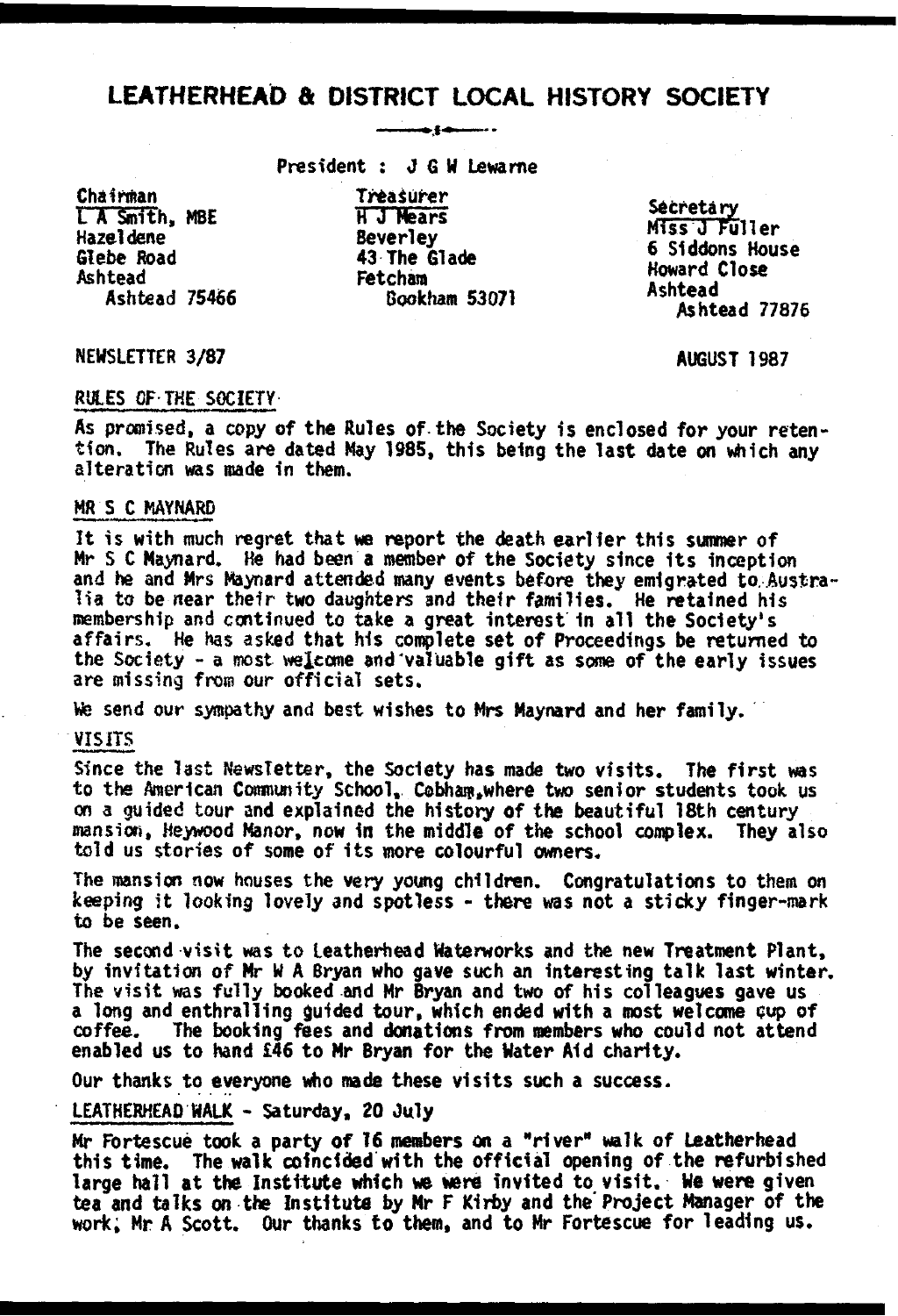# I987 *PROGRAMME*

DORKING "WALK\* - Sunday, 20 September

There are still places available on this "walk", details of which were given in the last Newsletter.

### LECTURES.

All lectures this season will be at 7.45pm for 8pm and will be held in the large hall of the Letherhead Institute, which we hope will be a popular move.  $\degree$  Except for the Dallaway Lecture, a charge will be made of 20p to Except for the Dallaway Lecture, a charge will be made of 20p to members and 50p to non-members - Inclusive of coffee in both cases.

DALLAWAY LECTURE - Friday, 16 October

This year's speaker is Mr John Bebbington, the Warden and Director of Studies of the Juniper Hall Field Centre. His subject will be "Wild Flowers and Butterflies of the North Downs" and will be illustrated with his own slides.

May we remind you that this meeting is open to the public. We have decided not to issue tickets because of the work it would make for you and the Committee - so can we suggest that members come early to make sure of a good seat. Coffee will be available from 7.45pm until the start of the lecture at 8.15pm.

As usual a collection will be made at the end of the evening to help cover the. expenses.

FRIDAY, 13 NOVEMBER - "Roman Religion and Villas in Surrey"

Dr John Gower will give the lecture which had to be cancelled last winter due to the appalling snow. We hope for better luck this time (in spite of the date).

#### FRIDAY, 11 DECEMBER - Christmas Miscellany

The ever-popular "Christmas Miscellany" w ill be co-ordinated by Dr D F Renn, who is hoping for a record number of speakers this year. Please contact him at 7 Burrow Close, Gt Bookham, telephone Bookham 54880, *if you* are able to contribute to the success of the evening.

#### SURREY ROMAN VILLA GROUP

The Society has been invited to join a coach outing on Saturday, 19 September organised by the Surrey Roman Villa Group of the Surrey Archaeological Society. This outing is to "The lunt" and Coventry. There will be a guided tour of the partially reconstructed Lunt Roman Fort and Roman Army Museum at Baginton, nr Coventry in the morning. Lunch - picnic, restaurant or pub - in Coventry. The afternoon in Coventry will be for independent. visiting to places of interest, eg Cathedral, Herbert Art Gallery and Museum, 14th century Whitefriars, the restored medieval Spon Street, St Mary's medieval Guildhall, Tudor almshouses, and the Museum of British Road Transport.

The coach will start from Dorking Halls at 8.30 am with a pick-up at Guildford Railway Station at 9am. Cost  $_{56-75}$  (£6-50 OAPs) to include coach fare, driver's gratuity and admission and guide charges at The Lunt, Optional cream tea in Coventry £1-50. For booking forms please contact Mr L Le Mottee, Little Rising Ermyn Way, Leatherhead KT22 8TW, telephone Ashtead 74107.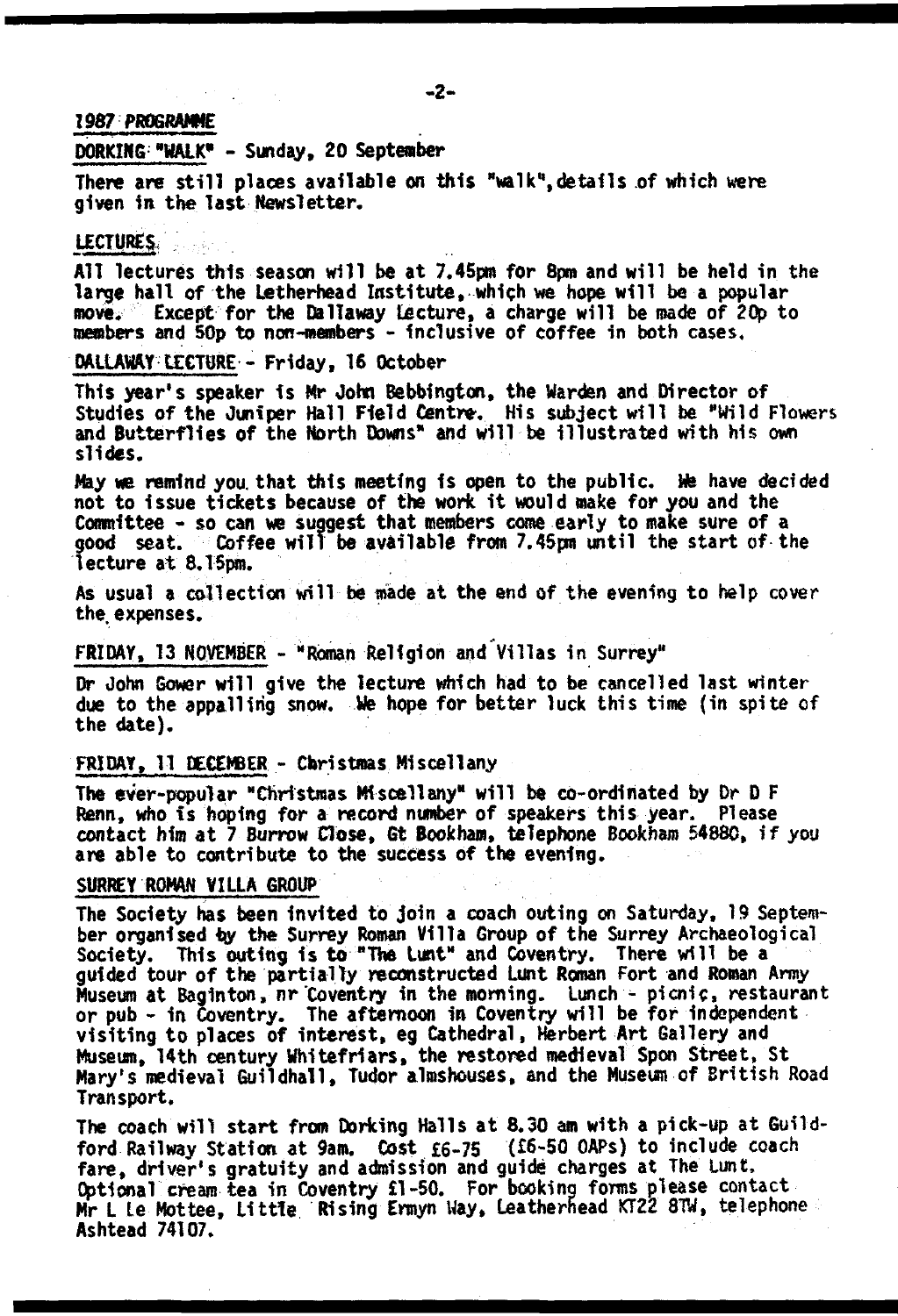## "OF 600D REPORT\*

The recently-published book "Of Good Report" by Mrs Linda Heath, tells the story of Leatherhead Schools through the centuries. The book can be obtained, price £3-50, from Mrs Heath (telephone Leatherhead 372603), the Leatherhead Museum and the Library at the Letherhead Institute.

# PUBLICATIONS

For the benefit of new members - we have limited stocks of older Proceeding<br>going back about 12 years. These are worth buying at the low cost of 50p These are worth buying at the low cost of  $50p^2$ each, before we run out.

With reference to the leaflet on "Surrey History" in the last Newsletter, the Sales Secretary has a few older issues available, some costing as little as 50p each, others more recent at  $f$ 1. These are becoming difficult to obtain.

Please contact Geoff Hayward on Leatherhead 372674 if you find you are short of some of our publications or those of kindred Societies.

### SOME EARLY TWENTIETH CENTURY MEMORIES OF LEATHERHEAD - Recorded by Mrs. Mary Rice-Oxiey

Mr Gilbert Grantham was born in Leatherhead early in this century. These memories of the town at that time are from a conversation with him.

He was born in North Street, where his parents lived and owned a furniture and upholstery shop on the site opposite the War Memorial. The house was large, with seven bedrooms, the front of the house being pulled down when the shop was built. On the opposite side of the road were the barns of Sweech House Farm, and wooden cottages further up the hill towards Bull<br>Hill. These were removed when the War Memorial was built. These were removed when the War Memorial was built.

There were two walls in their garden, which extended to Elm House to the north (later replaced by the New Bull Hotel) and parallel to Bridge Street beyond Chitty's Row, behind Venthams. Under their house the cellars had arched brick ceilings. A large brick round-headed drain ran from Gravel Hill directly through Grantham's land to the river, into which it discharged.

At one time a scheme was discussed to make The Mole navigable for pleasure boats by building a weir at Cobham. Leatherhead Mill at the south side of the bridge was not working in Mr Grantham's time, but he used to swim in the pool in the barn by the mill. This had a tiled roof, but below that the sides were open. The water was very cold and the charge was one penny a swim. When the ford over the river was chained off, Mr Grantham raised objections, but unfortunately to no avail. Before this horses and carts could travel up river from the bridge by way of the islands and over the Shell Bridge at Thorncroft to avoid using Gimcrack Hill. Trout were caught from the river bank on the north side of the bridge.

The sign of Eleanour Runnynge, until recently outside the Running Horse in Bridge Street, is not the original. Mr Grantham's father periodically refurbished the sign but it disappeared from the inn and so a copy had to be made.

On the opposite side of Bridge Street, on the present site of the small car park behind the shops, were stables. There were used by Mr Bonnett, the smith. The Rope Walk, running along the backs of the properties on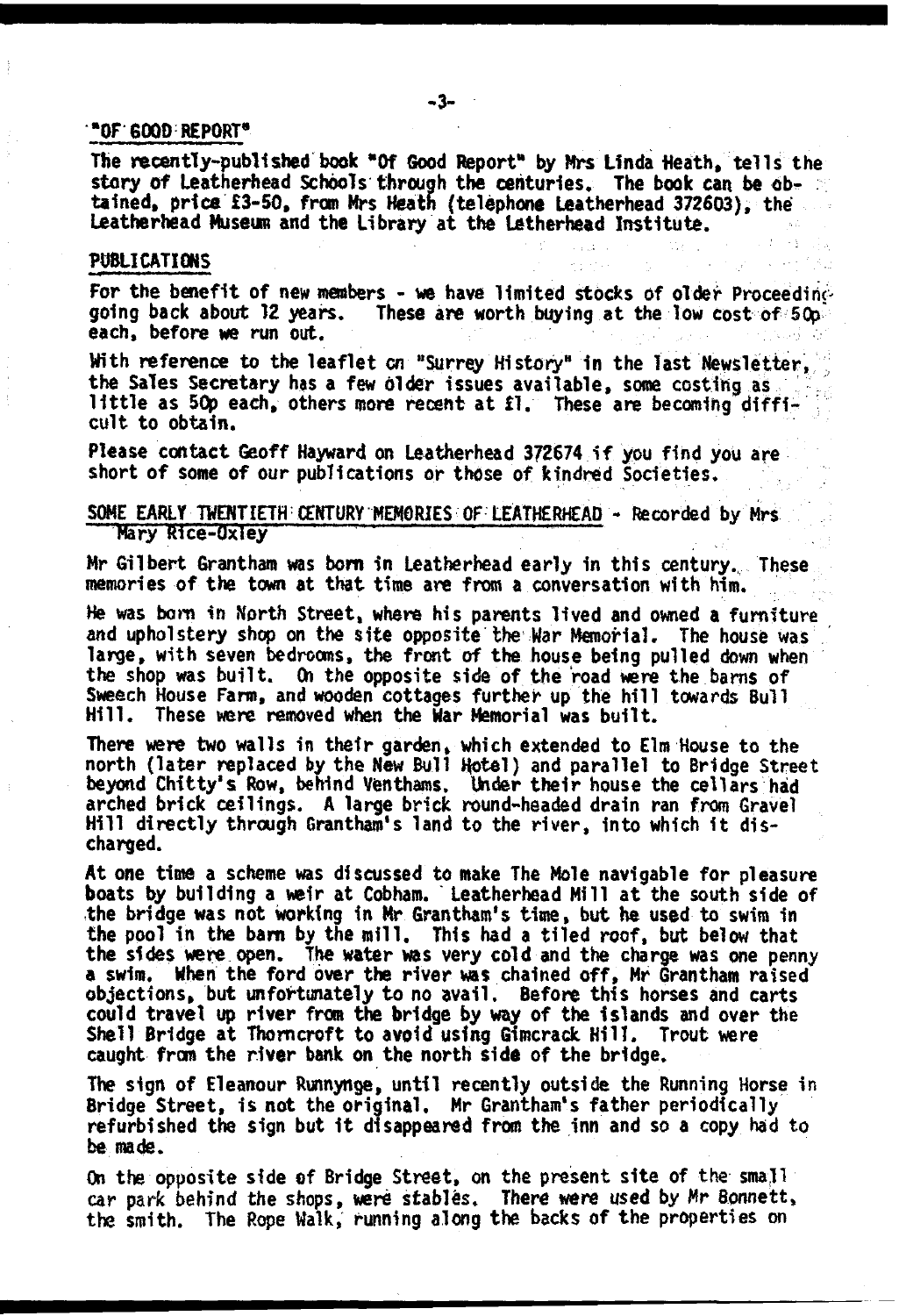the south side of Bridge Street, was no longer used for making rope, although Mr Grantham remembers a painting of it by his father.

Miss Moore of the Swan Hotel was a great friend of the actress Ellen Terry, who often stayed there. On New Year's Eve; the townspeople danced in the streets and on New Year's Day a dance was held in the Swan. On one occasion, while Mr Davey was landlord, a party of revellers took the plaster statues which stood round the ballroom. These were found the next morning placed at intervals on both sides of the High Street!

Mr Vanderbilt, the millionaire, had a coach and four which ran from London to Boxhill, stopping at the Swan. This was after the regular coach service had ceased to run. At the next stop, the Running Horse at Mickleham, a small boy always came out to meet the coach, blowing a toy horn. Mr Vanderbilt had a small coach horn engraved for him as a surprise, and presented it to him in a special case.

Mould's, the ironmongers, had a fire on their premises on 11 January 1908. Luckily it did not spread to the gunpowder they sold, which was stored in<br>the basement. The shop was called 'Mould's - the Little Dustpan'. The the basement. The shop was called 'Mould's - the Little Dustpan'. Fire Brigade, whose engine was kept under the Clock Tower in North Street, had fire drill and tested their hoses on Saturday evenings in the road by the Clock Tower. The road was then still gravelled.

Mr Grantham has heard of the custom of putting cabbage stalks round the door of the house of a pregnant bride on her wedding day.

The Operatic Society used the room under the Victoria Hall in the High Street for its rehearsals, or, alternatively, the Institute. Mr & Mrs Grantham were members of the Operatic Society for many years. Just after World War One 'Merrie England' was performed by the Operatic Society outdoors at Randalls Park. Because the weather was unsettled Mr Henderson of Randalls Park booked the Victoria Hall for a week at his own expense. Mr Grantham remembers the Hendersons as 'delightful people'.

In snowy weather there was sledging down Park Rise. The Bradmere Pond was still at the junction of Park Rise and the Kingston Road, and a policeman stood at this junction to prevent any mishaps between vehicles and sledges.

At the Mansion in Church Street Mr Grantham was taken into a small room under the entrance hall. The entrance was under a flagstone in the hall and a tunnel ran from this room to the river. He believes the room was filled in by Mr Reeves at a later date. This is supposed to have been the place where Judge Jeffries hid when visiting his dying daughter who was staying with her Aunt at the Mansion. Mr Grantham was also shown the entrance to a tunnel at the Priory which led to the Church, but he did not actually go into it.

Mr Burnett, the Sexton at the Parish Church, had told him of finding the Rev Coleridge sitting white-faced in the church, having seen a face looking<br>at him from the organ loft. This face has since been seen by others. The at him from the organ loft. This face has since been seen by others. occasion of a ghost being seen has already been described by the late Mr Benger in the Proceedings. On that day Mr Burnett was hanging a picture in the church and asked Mr Benger to hold it whilst he went to fetch some tools. Mr Burnett returned to find Mr Benger running from the church, the picture lying broken on the floor. Mr Benger wrote of a figure moving from the north wall of the chancel towards the altar.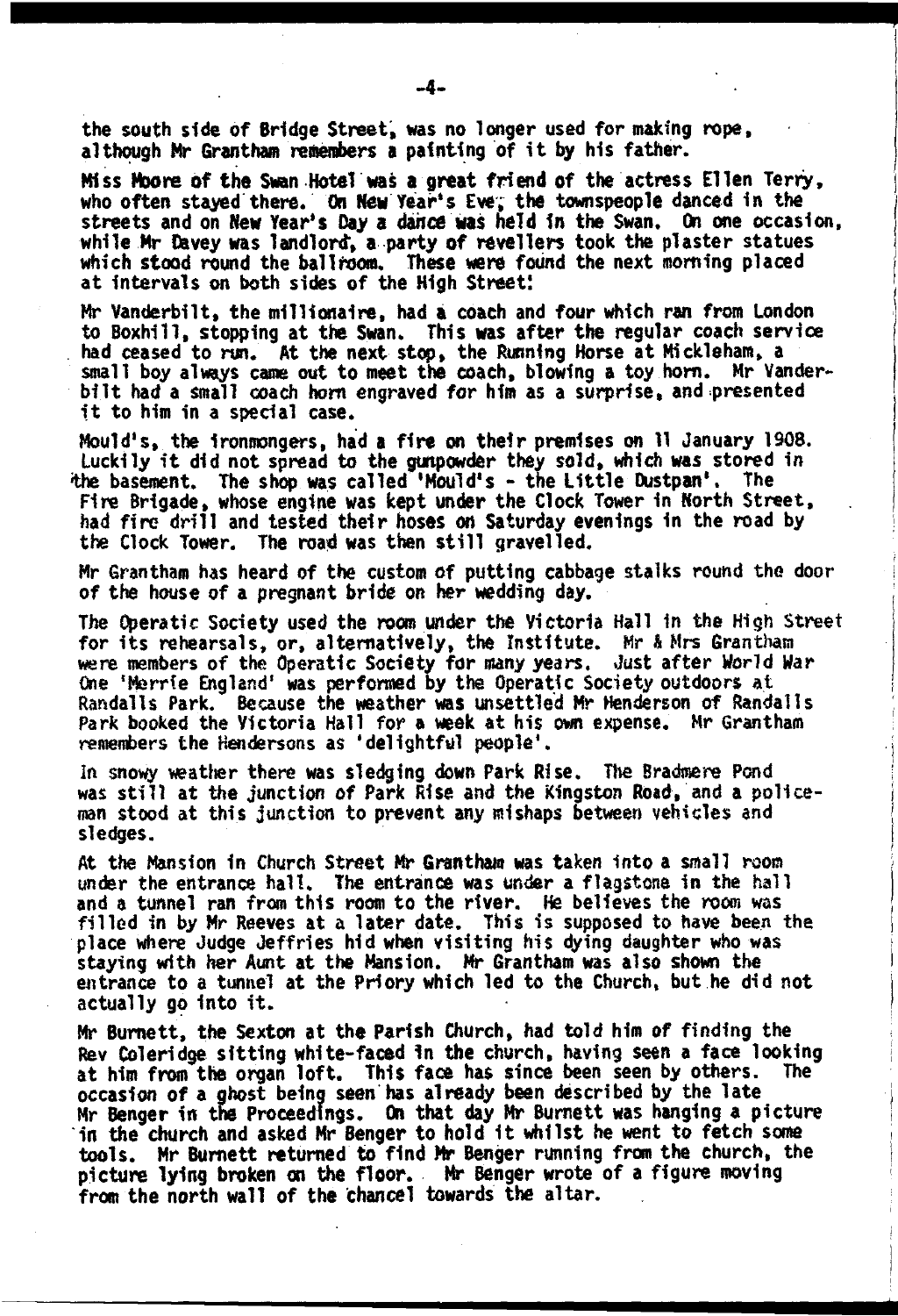# **LEATHERHEAD & DISTRICT LOCAL HISTORY SOCIETY**



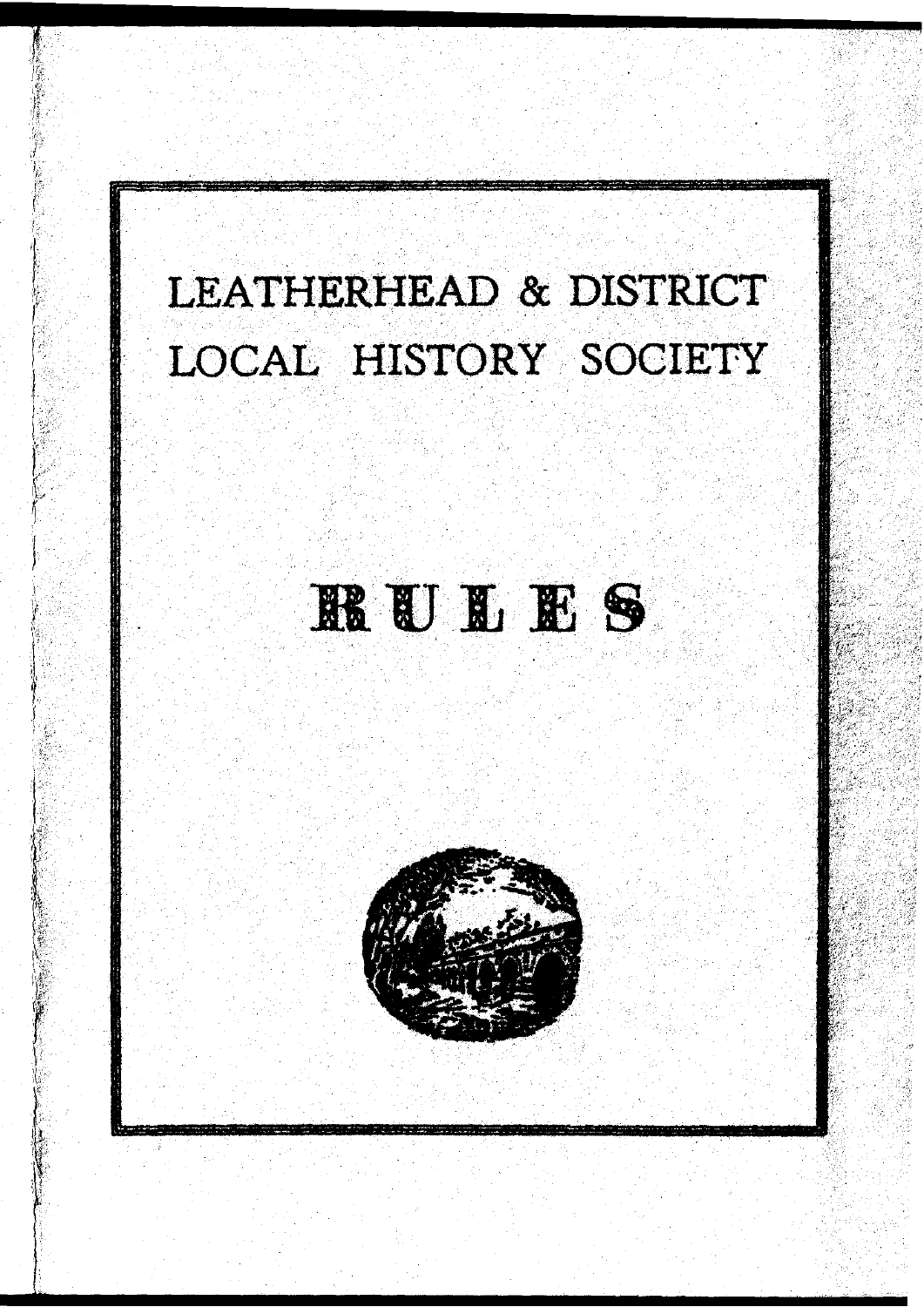# LEATHERHEAG & DISTRICT LOCAL HISTORY SOCIETY

RULES COMMUNICATION

# 1. NAME

The name of the Society (hereinafter referred to as "the Society") is the LEATHERHEAD & DISTRICT LOCAL HISTORY SOCIETY.

- 2. OBJECTS
- Its objects are:
- (a) To institute, promote and encourage the study of local history in all its aspects and
- (b) To encourage the preservation of historic buildings, antiquities and records of the Parishes of Ashtead, Leatherhead, Fetcham, Great Bookham and Little Bookham and surrounding districts.

 $(c)$  To publish such material as may be desirable.

# 3. MEMBERS

- (a) There shall be four classes of Members, viz, Honorary Members, Ordinary Members, Junior Members and Joint Husband & Wife membership.
- (b) Honorary Members shall be such persons as may accept an invitation by the Executive Committee to become Honorary Members of the Society,
- (c) Ordinary Members shall be persons or bodies who wish to support and participate in the work of the Society, who apply and are accepted for membership.
- (d) The subscription for Ordinary Members shall be such sum as shall be determined at a general meeting upon notice of the intention to vary the subscription.
- (e ) Junior Members shall be persons under the age of 18 who wish to support and participate in the work of the Society and who apply and are accepted for membership. وأوردت
- $(f)$  The subscription of Junior Members shall be such sum as the Executive Committee shall decide, not exceeding one half of the subscription payable by Ordinary Members.
- (g) Junior Members shall enjoy all the rights and benefits of membership other than the free issue of the annual Proceedings of the Society.
- (h) Joint Husband and Wife membership carries the right to two votes but only one set of papers and one copy of the Proceedings.
- (1) The subscription for Joint Husband and Wife membership shall be such sum as shall be determined at a general meeting upon notice of the intention to vary the subscription.
- $(j)$  All subscriptions shall become payable on the first January in each year or within one month from the date on which a member is accepted by the Executive Committee, except that those Members joining the Society for the first time after 30 September in any year shall not be expected to pay a further subscription until the January following the next January. Any member who shall fail to pay the due subscription within two months of a request by the Honorary Treasurer so to do shall cease to be a member of the Society.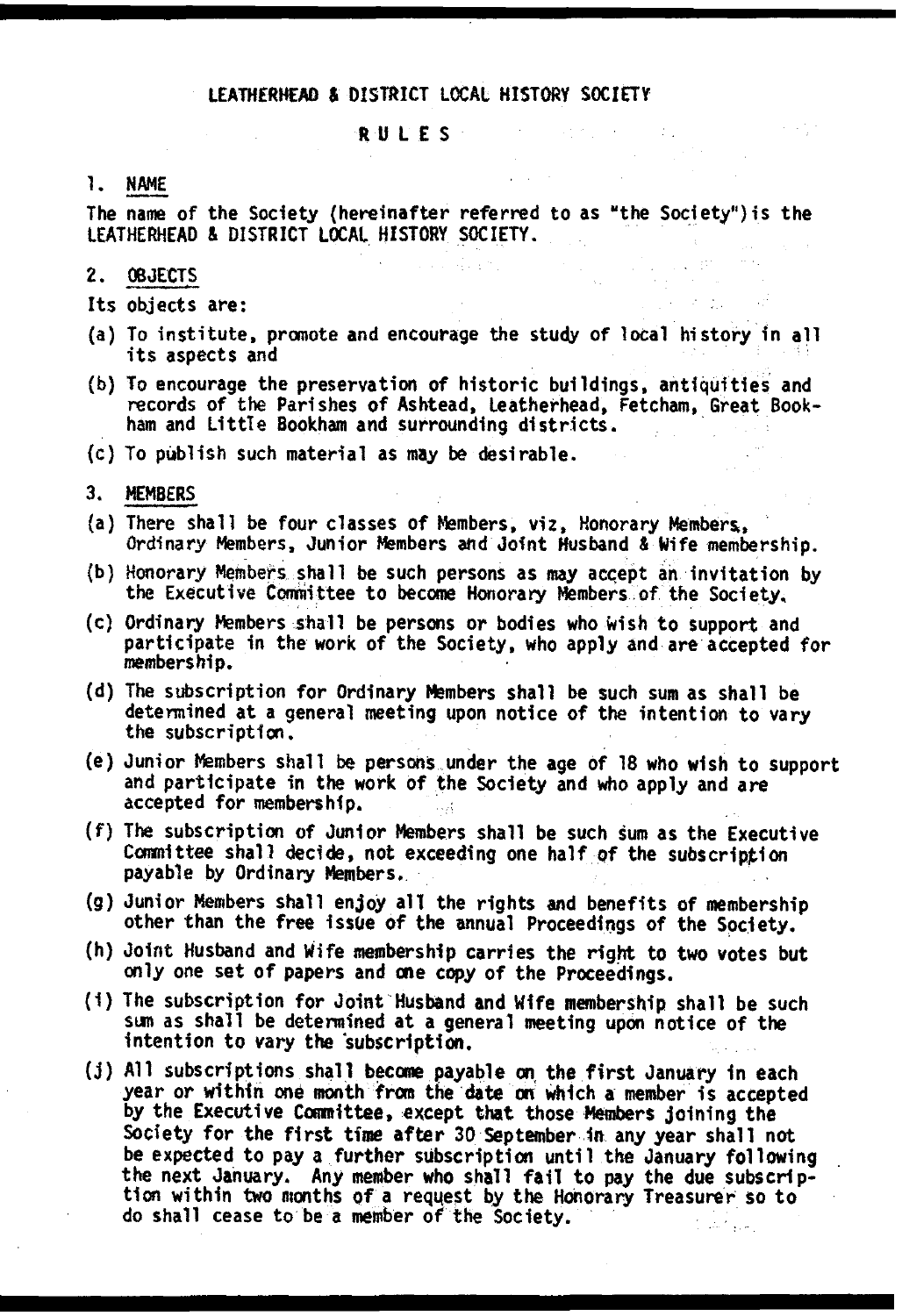- (k) The Executive Committee shall have complete discretion in considering any application for or removal from membership and shall not be required to furnish reasons.
- 4. GENERAL MEETINGS
- (a) There shall be a general meeting in every year to receive the Accounts and the Report of the Executive Committee. Such meeting shall be called Annual General Meeting. Special General Meetings shall also be convened whenever directed by the Executive Committee or at the request of at least ten members of the Society.
- (b) The President of the Society shall preside at all meetings. In the absence of the President or of a Vice President then the Chairman of the Society shall preside. If none be present the Members present shall elect some other member of the Society to act as Chairman for that meeting. At all General Meetings the Chairman of the meeting shall have a second or casting vote in the event of an equality of votes.
- (c) The quorum necessary for any general meeting shall be ten members<br>(excluding Officers of the Society) personally present. If at any (excluding Officers of the Society) personally present. meeting a quorum is not present within half an hour after the appointed time the meeting if convened at the request of members shall be dissolved, but in any other case it shall stand adjourned to the same day and time in the week following and, if practicable, at the same place. If at such adjourned meeting no quorum is present within half an hour from the appointed time the members present shall form a quorum and may transact the business of the meeting.
- (d) The chairman of the meeting may, with the consent of any meeting at which a quorum is present (and shall if so directed by the meeting) adjourn from time to time and from place to place but no business shall be transacted at any adjourned meeting other than business which might have been transacted at the meeting from which the adjournment took place. Members shall not be entitled to any notice of the adjournment of the business to be transacted at an adjourned meeting.
- $(e)$  A member shall have one vote whether on a show of hands or on a poll. A poll may be demanded by the chairman of the meeting or by any three members personally present. Proxies shall not be allowed.
- (f) Every resolution shall be decided by a simple majority of votes except as provided in Rule 12.

#### 5. PRESIDENT

The appointment of a President and Vice-Presidents shall rest with the Executive Committee.

#### 6. OFFICERS

(a) The Society shall have the following Honorary Officers:

A Chairman, General Secretary, Records Secretary, Programme Secretary, Treasurer, Editor and Librarian.

The Executive Committee may appoint such other Officers as they deem necessary. The Officers named above shall hold office until the close of the next following Annual General Meeting but shall be eligible for re-election.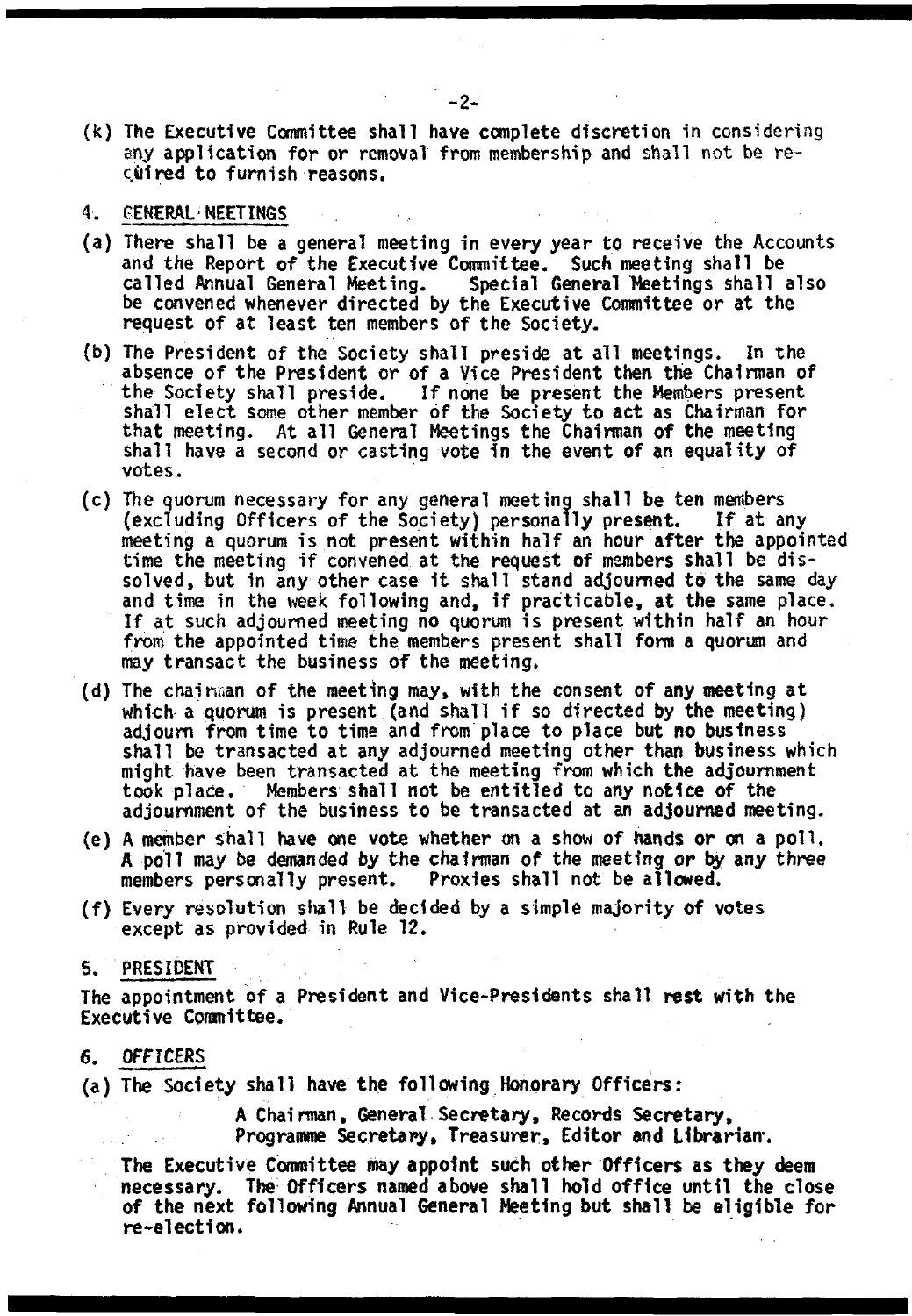-3-

(b) The Society shall appoint an Honorary Auditor.

# 7. EXECUTIVE COMMITTEE

The Executive Committee shall consist of:

- (a) The Chairman, Treasurer, Secretaries, Editor and Librarian.
- (b) Three members of the Society to be elected or re-elected at each Annual General Meeting
- (c ) Not more than two persons who may be co-opted by the Executive Comnlttee.
- (d) The Chairman shall preside at all meetings of the Executive Committee. If he be absent or unwilling to act the Committee shall elect one of their number to act as Chairman for that meeting.

# 8 POWERS & PROCEEDINGS OF THE EXECUTIVE COMMITTEE

- (a) The Executive Committee shall have power to fill any casual vacancy in its numbers from among the membership of the Society. Any person its numbers from among the membership of the Society. appointed to fill a vacancy shall hold office until the close of the Annual General Meeting next following but shall be eligible for reelection.
- (b) An Officer or other member of the Executive Committee may be removed from his office at any time by a Resolution of the members at a Special General Meeting convened for that purpose.
- (c) The business of the Society shall be managed by the Executive Committee who, subject to these Rules, shall exercise all the powers of the Society and do on its behalf all such acts and things as may be done by the Society in order to carry out and further its objects.

#### 9. MINUTES

Minutes shall be kept of all general meetings of the Society and of all meetings of the Executive Committee.

The Executive Committee shall cause books of account to be kept recording all receipts and payments. Accounts shall be prepared, audited by the Honorary Auditor and laid before each Annual General Meeting.

# 10. NOTICES

Subject to Rule 12 at least seven days' notice shall be given to all members<br>of each Annual and Special General Meeting. Notices of lectures and of each Annual and Special General Meeting. similar activities shall be given at such time and in such manner as the Executive Comnittee shall determine.

### 11. DISPOSAL OF PROPERTY

If upon winding-up or dissolution of the Society there remains any property of any description in the beneficial ownership of the Society the same shall not be distributed among members of the Society but shall be given to the Trustees of the Leatherhead Museum and Heritage Centre for the purposes of the Museum, but if the Museum shall have ceased to exist, then the same shall be given: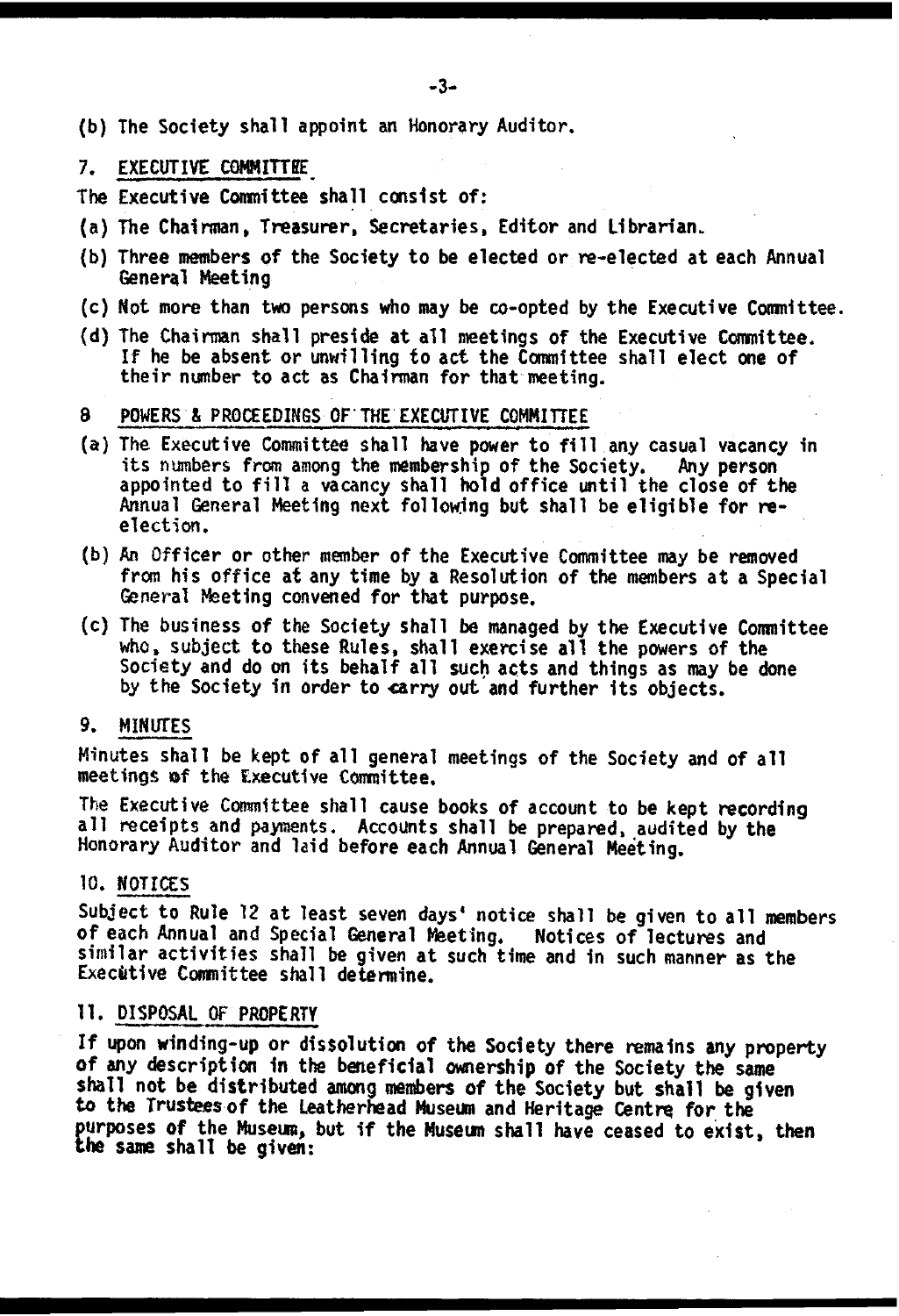- (a) In the case of archives, books and miscellanea, to the Surrey Archaeological Society
- (b) In the case of photographs and records of buildings, to the National Monuments Record, and
- (c) In the case of surplus funds, to the Surrey Archaeological Society or to such charitable object as the members may determine at or before the time of dissolution.

# 12. ALTERATION OF RULES

These Rules shall be alterable only by a majority of at least two to one of those present and voting at the Special General Meeting of which at least fifteen days notice, specifying the amendment proposed, has been given. No amendment shalT be made to the Rules which w ill cause the Society to cease to be a charity at law.

# 13. DISTRIBUTION OF RULES

and the self-associated and the self-

 $\label{eq:2.1} \frac{1}{\sqrt{2\pi}}\frac{1}{\sqrt{2\pi}}\left(\frac{1}{\sqrt{2\pi}}\left(\frac{1}{\sqrt{2\pi}}\right)^2\right)^{1/2}\left(\frac{1}{\sqrt{2\pi}}\right)^{1/2}\left(\frac{1}{\sqrt{2\pi}}\right)^{1/2}\left(\frac{1}{\sqrt{2\pi}}\right)^{1/2}\left(\frac{1}{\sqrt{2\pi}}\right)^{1/2}\left(\frac{1}{\sqrt{2\pi}}\right)^{1/2}\left(\frac{1}{\sqrt{2\pi}}\right)^{1/2}\left(\frac{1}{\sqrt{2\pi}}\right)^{1/2}\$  $\begin{split} \frac{\partial \mathcal{L}}{\partial x^2} & = \frac{\partial^2 \mathcal{L}}{\partial x^2} + \frac{1}{2} \left[ \frac{\partial^2 \mathcal{L}}{\partial x^2} + \frac{\partial^2 \mathcal{L}}{\partial x^2} + \frac{\partial^2 \mathcal{L}}{\partial x^2} \right] \\ & = \frac{\partial^2 \mathcal{L}}{\partial x^2} + \frac{\partial^2 \mathcal{L}}{\partial x^2} + \frac{\partial^2 \mathcal{L}}{\partial x^2} + \frac{\partial^2 \mathcal{L}}{\partial x^2} + \frac{\partial^2 \mathcal{L}}{\partial x^2} + \frac{\partial^2 \mathcal{L$ 

 $\label{eq:2.1} \mathcal{L}_{\mathcal{A}} = \mathcal{L}_{\mathcal{A}} \left( \mathcal{L}_{\mathcal{A}} - \mathcal{L}_{\mathcal{A}} \right) \left( \mathcal{L}_{\mathcal{A}} - \mathcal{L}_{\mathcal{A}} \right) \left( \mathcal{L}_{\mathcal{A}} - \mathcal{L}_{\mathcal{A}} \right)$ 

 $\begin{split} \mathcal{L}_{\text{M}} & = \mathcal{L}_{\text{M}} \left( \mathcal{L}_{\text{M}} \right) = \mathcal{L}_{\text{M}} \left( \mathcal{L}_{\text{M}} \right) = \mathcal{L}_{\text{M}} \left( \mathcal{L}_{\text{M}} \right) = \mathcal{L}_{\text{M}} \left( \mathcal{L}_{\text{M}} \right) = \mathcal{L}_{\text{M}} \left( \mathcal{L}_{\text{M}} \right) = \mathcal{L}_{\text{M}} \left( \mathcal{L}_{\text{M}} \right) = \mathcal{L}_{\text{M}} \left( \mathcal{L}_{\text{M}} \right)$ 

de la componentación de la componentación<br>1980 de junho de la componentación de la componentación

 $\begin{split} \mathcal{D}_{\mathbf{X}}^{(1)}(x) &= \mathcal{D}_{\mathbf{X}}^{(1)}(x) + \mathcal{D}_{\mathbf{X}}^{(2)}(x) + \mathcal{D}_{\mathbf{X}}^{(3)}(x) + \mathcal{D}_{\mathbf{X}}^{(4)}(x) \\ &= \mathcal{D}_{\mathbf{X}}^{(1)}(x) + \mathcal{D}_{\mathbf{X}}^{(2)}(x) + \mathcal{D}_{\mathbf{X}}^{(3)}(x) + \mathcal{D}_{\mathbf{X}}^{(4)}(x) + \mathcal{D}_{\mathbf{X}}^{(5)}(x) + \mathcal{D}_{\mathbf{X}}^{($ 

 $\label{eq:2.1} \mathcal{L}_{\mathcal{L}}(x) = \mathcal{L}_{\mathcal{L}}(x) \mathcal{L}_{\mathcal{L}}(x) = \mathcal{L}_{\mathcal{L}}(x) \mathcal{L}_{\mathcal{L}}(x) = \mathcal{L}_{\mathcal{L}}(x) \mathcal{L}_{\mathcal{L}}(x)$ 

a de la companya de la Caraca.<br>La companya de la caraca de la caraca de la caraca de la caraca de la caraca de la caraca de la caraca de la

larch 1985

Every member shall receive a copy of these Rules and of all amendments thereto, upon acceptance of membership.

 $\mathcal{L}_{\mathcal{A}}$  and  $\mathcal{L}_{\mathcal{A}}$  are the properties of the  $\mathcal{A}$ 

 $\mathcal{L}_{\mathrm{L}}$  , where

 $\sim 10^{11}$  and  $\sim 10^{11}$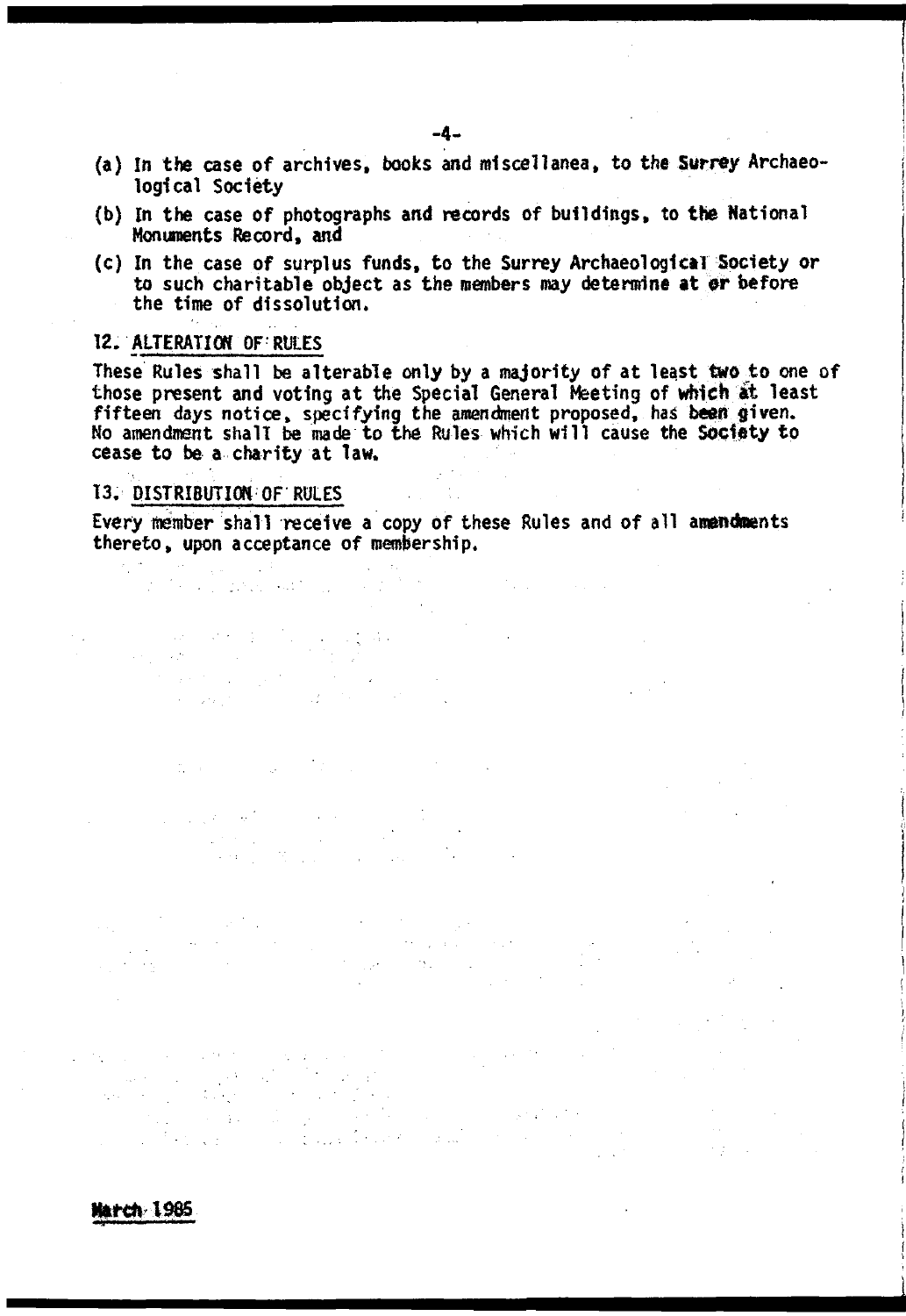

en de la política<br>Constantin

2000年10月